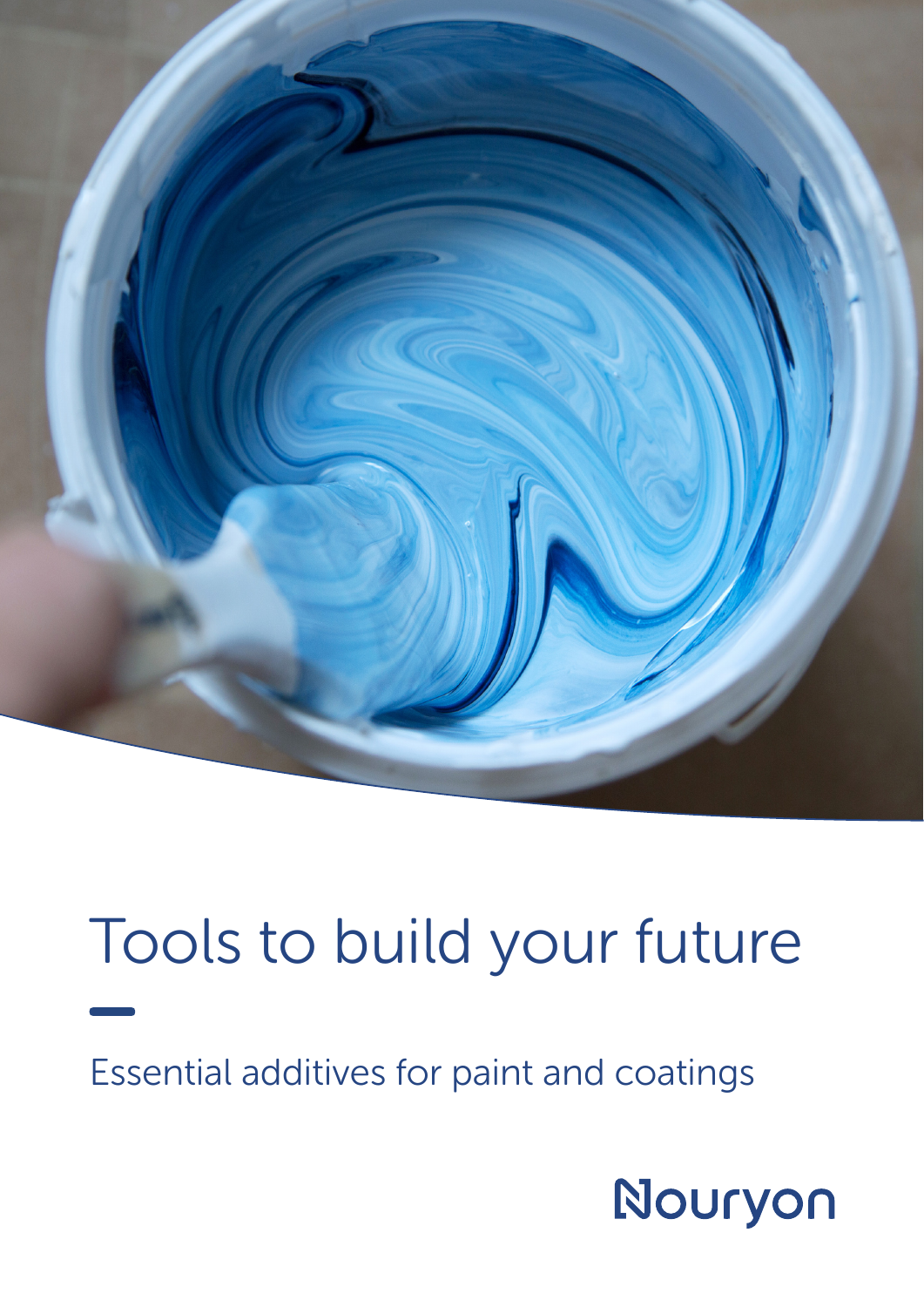## Product selection for the paint and coatings industry

A representative selection of the surfactants and polymers we offer to the paint and coatings industry is described in the following table. As a guideline, it will help you to pre-select existing products for your needs. Many of the products listed have multiple uses. The uses indicated below are the recommended ones in which the products have proven successful

All products listed are AP free

All products listed are either pre-registered, registered or exempted in REACH

VOC content: 'None' indicates a level below 1% of VOC, 'Low' generally indicates a level of below 5% VOC, 'Yes' means the product contains VOC Available in most countries, please check with your local sales representative

| rosion | Adhesion<br>promoter | Wetting and Emulsion<br>compatibilizer polymers |     | Organoclay |
|--------|----------------------|-------------------------------------------------|-----|------------|
|        |                      |                                                 |     |            |
|        |                      |                                                 |     |            |
|        |                      |                                                 |     |            |
|        | Yes                  |                                                 |     |            |
|        | Yes                  |                                                 |     |            |
|        |                      |                                                 | Yes |            |
|        |                      |                                                 |     | Yes        |
|        |                      |                                                 |     | Yes        |
|        |                      |                                                 |     |            |
|        |                      |                                                 |     |            |
|        | Yes                  |                                                 |     |            |
|        |                      |                                                 |     |            |
|        |                      |                                                 |     |            |
|        |                      |                                                 |     |            |
|        |                      |                                                 |     |            |
|        |                      |                                                 |     |            |
|        |                      |                                                 |     |            |
|        |                      |                                                 |     |            |
|        |                      | Yes                                             |     |            |
|        |                      |                                                 |     |            |
|        |                      | Yes                                             | Yes |            |
|        |                      | Yes                                             |     |            |
|        |                      |                                                 |     |            |
|        |                      | Yes                                             | Yes |            |
|        |                      | Yes                                             |     |            |
|        |                      | Yes                                             |     |            |
|        |                      | Yes                                             | Yes |            |
|        |                      | Yes                                             | Yes |            |
|        |                      | Yes                                             | Yes |            |
|        |                      | Yes                                             |     |            |
|        |                      |                                                 | Yes |            |
|        |                      |                                                 |     |            |
|        |                      |                                                 |     |            |
|        |                      |                                                 |     |            |
|        |                      |                                                 | Yes |            |
|        |                      |                                                 | Yes |            |
|        |                      |                                                 |     |            |
|        |                      |                                                 |     |            |

|                                                      | <b>Chemical description</b>                          | <b>VOC</b> | Paint / coating<br>category | Printing inks Antistatic |     | Colorant<br>wetting and<br>dispersion | Alkyd<br>emulsifier | <b>Biocide</b> | Epoxy curing | Pigment<br>dispersion | Organic<br>pigments | manufacture Anticorrosion | Adhesion<br>promoter | Wetting and<br>compatibilizer polymers | Emulsion | Or  |
|------------------------------------------------------|------------------------------------------------------|------------|-----------------------------|--------------------------|-----|---------------------------------------|---------------------|----------------|--------------|-----------------------|---------------------|---------------------------|----------------------|----------------------------------------|----------|-----|
| Cationic and amphoteric<br>surfactants, fatty amines |                                                      |            |                             |                          |     |                                       |                     |                |              |                       |                     |                           |                      |                                        |          |     |
| Amphoteen 24T                                        | Alkyl betaine                                        | None       | Water-borne                 |                          |     | Yes                                   |                     |                |              | Yes                   |                     |                           |                      |                                        |          |     |
| Armeen CD                                            | Fatty amine                                          | None       | Solvent-borne               |                          |     |                                       |                     |                | Yes          |                       | Yes                 |                           |                      |                                        |          |     |
| Armeen O                                             | Fatty amine                                          | None       | Solvent-borne               |                          |     |                                       |                     |                |              |                       |                     |                           | Yes                  |                                        |          |     |
| Armeen OV                                            | Quaternary fatty amine                               | None       | Solvent-borne               |                          |     |                                       |                     |                |              |                       |                     |                           | Yes                  |                                        |          |     |
| Arquad 16-29                                         | Quaternary fatty amine                               | Low        | Water-borne                 |                          |     |                                       |                     |                |              |                       |                     |                           |                      |                                        | Yes      |     |
| Arquad 2C-75                                         | Quaternary fatty amine                               | Yes        | Solvent-borne               |                          | Yes |                                       |                     |                |              | Yes                   | Yes                 |                           |                      |                                        |          | Yes |
| Arquad 2HT-75                                        | Quaternary fatty amine                               | Yes        | Solvent-borne               |                          |     |                                       |                     |                |              | Yes                   | Yes                 |                           |                      |                                        |          | Yes |
| Arquad MCB-50                                        | Quaternary fatty amine                               | Low        | Water-borne                 |                          |     |                                       |                     | Yes            |              |                       |                     |                           |                      |                                        |          |     |
| Duomeen CD                                           | Fatty diamine                                        | None       | Solvent-borne               |                          |     |                                       |                     |                | Yes          |                       | Yes                 |                           |                      |                                        |          |     |
| Duomeen TDO                                          | Organic salt of fatty diamine                        | None       | Solvent-borne               |                          |     |                                       |                     |                | Yes          | Yes                   |                     | Yes                       | Yes                  |                                        |          |     |
| Ethomeen T/15                                        | Fatty amine ethoxylate                               | None       | W / S-borne                 |                          |     |                                       | Yes                 |                |              |                       |                     |                           |                      |                                        |          |     |
| Ethomeen C/25                                        | Fatty amine ethoxylate                               | None       | W / S-borne                 |                          |     |                                       | Yes                 |                |              |                       |                     |                           |                      |                                        |          |     |
| Triameen Y12D-30                                     | Fatty triamine                                       | None       | Water-borne                 |                          |     |                                       |                     | Yes            |              |                       |                     |                           |                      |                                        |          |     |
| Nonionic surfactants                                 |                                                      |            |                             |                          |     |                                       |                     |                |              |                       |                     |                           |                      |                                        |          |     |
| Amadol CMA 5                                         | Fatty alkyl monoethanol amide ethoxylate             | None       | W / S-borne                 |                          |     | Yes                                   | Yes                 |                |              | Yes                   |                     |                           |                      |                                        |          |     |
| Amadol CMA 8                                         | Fatty alkyl monoethanol amide ethoxylate             | None       | W / S-borne                 |                          |     | Yes                                   | Yes                 |                |              | Yes                   |                     |                           |                      |                                        |          |     |
| Amadol CMA 12                                        | Fatty alkyl monoethanol amide ethoxylate             | None       | W / S-borne                 |                          |     | Yes                                   | Yes                 |                |              | Yes                   |                     |                           |                      |                                        |          |     |
| Amadol OMA4W                                         | Fatty alkyl monoethanol amide ethoxylate             | None       | W / S-borne                 |                          |     | Yes                                   | Yes                 |                |              |                       |                     |                           |                      | Yes                                    |          |     |
| Berol 08                                             | Natural alcohol ethoxylate                           | None       | Water-borne                 | Yes                      |     |                                       |                     |                |              | Yes                   |                     |                           |                      |                                        |          |     |
| Berol 175                                            | Natural alcohol ethoxylate                           | None       | Water-borne                 |                          |     |                                       |                     |                |              |                       |                     |                           |                      | Yes                                    | Yes      |     |
| Berol 185                                            | Synthetic alcohol alkoxylate                         | Low        | Water-borne                 |                          |     | Yes                                   |                     |                |              |                       |                     |                           |                      | Yes                                    |          |     |
| Berol 828                                            | Castor oil ethoxylate                                | None       | Water-borne                 |                          |     | Yes                                   | Yes                 |                |              |                       |                     |                           |                      |                                        |          |     |
| Berol EP25                                           | Synthetic alcohol ethoxylate                         | None       | Water-borne                 |                          |     |                                       |                     |                |              |                       |                     |                           |                      | Yes                                    | Yes      |     |
| Ethylan 1005                                         | Synthetic alcohol ethoxylate                         | Low        | Water-borne                 |                          |     | Yes                                   |                     |                |              |                       |                     |                           |                      | Yes                                    |          |     |
| Ethylan 1008                                         | Synthetic alcohol ethoxylate                         | Low        | Water-borne                 |                          |     | Yes                                   |                     |                |              |                       |                     |                           |                      | Yes                                    |          |     |
| Ethylan CDP1480                                      | Synthetic alcohol ethoxylate                         | None       | Water-borne                 |                          |     | Yes                                   |                     |                |              |                       |                     |                           |                      | Yes                                    | Yes      |     |
| Ethylan CO120                                        | Natural alcohol alkoxylate                           | None       | Water-borne                 | Yes                      |     | Yes                                   |                     |                |              | Yes                   |                     |                           |                      |                                        |          |     |
| Ethylan TD 1085                                      | Synthetic alcohol ethoxylate                         | None       | Water-borne                 |                          |     |                                       |                     |                |              |                       |                     |                           |                      | Yes                                    | Yes      |     |
| Ethylan TD 3070E                                     | Synthetic alcohol ethoxylate                         | None       | Water-borne                 |                          |     |                                       |                     |                |              |                       |                     |                           |                      | Yes                                    | Yes      |     |
| GT2624                                               | Synthetic alcohol alkoxylate                         | Low        | W / S -borne                |                          |     | Yes                                   |                     |                |              | Yes                   |                     |                           |                      | Yes                                    |          |     |
| Witcamide 511                                        | Fatty amide                                          | Yes        | Solvent-borne               |                          |     |                                       |                     |                |              |                       |                     |                           |                      |                                        | Yes      |     |
| Anionic surfactants                                  |                                                      |            |                             |                          |     |                                       |                     |                |              |                       |                     |                           |                      |                                        |          |     |
| Phospholan PHB14                                     | Complex phosphate ester                              | None       | Water-borne                 |                          |     |                                       |                     |                |              | Yes                   |                     |                           |                      |                                        |          |     |
| Phospholan PE169                                     | Synthetic alcohol ethoxylate phospahte ester    None |            | W / S-borne                 |                          |     | Yes                                   |                     |                |              | Yes                   |                     | Yes                       |                      |                                        | Yes      |     |
| Phospholan PS-131                                    | Synthetic alcohol ethoxylate phospahte ester    None |            | W / S-borne                 |                          |     | Yes                                   |                     |                |              | Yes                   |                     |                           |                      |                                        | Yes      |     |
| Polymers                                             |                                                      |            |                             |                          |     |                                       |                     |                |              |                       |                     |                           |                      |                                        |          |     |
| Alcosperse 602N                                      | Sodium polyacrylate                                  | None       | Water-borne                 |                          |     |                                       |                     |                |              | Yes                   |                     |                           |                      |                                        |          |     |
| Alcosperse 747                                       | Acrylic acid / styrene copolymer                     | None       | Water-borne                 |                          |     |                                       |                     |                |              | Yes                   |                     |                           |                      |                                        |          |     |